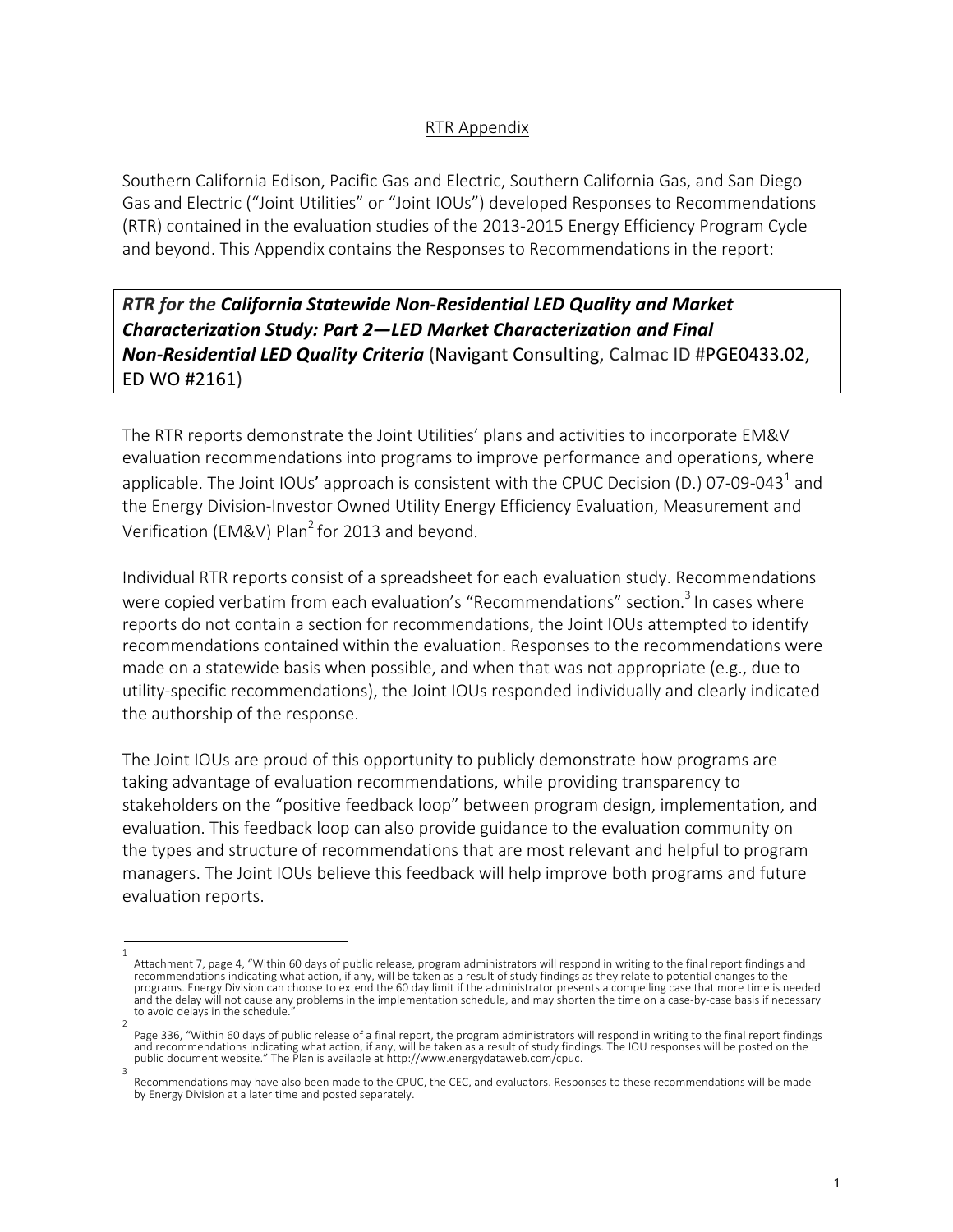## **Response to Recommendations (RTR) in Impact, Process, and Market Assessment Studies**

Study Title: California Statewide Non-Residential LED Quality and Market Characterization Study: Part 2—LED Market Characterization and Final Non-Residential LED Quality Criteria<br>Program: Lighting **Program: Author:** Navigant Consulting **Calmac ID:** PGE0433.02 **ED WO:** 2161 **Link to Report:** http://calmac.org/publications/CA\_NR\_LED\_Qual\_Pt\_2\_Final\_Report.pdf

|                |        |                                                                                                                                                                                                                                                                                                                                                                                                                                                                                                                                                                                                                                                                                                                                                                                                                                         |                                                                                                                                                                                                                                                                                                                                                                                                                                                                                                                                                                                                                                                                                                                              |                                                               |                                                 | <b>PG&amp;E</b> (if applicable)                                                                                                                                                                                                                                                                                                                                                                                                                                                                                         |                                                 | <b>SCE</b> (if applicable)                                                                                                                            |                                                 | <b>SDG&amp;E (if applicable)</b>                                                                                              |
|----------------|--------|-----------------------------------------------------------------------------------------------------------------------------------------------------------------------------------------------------------------------------------------------------------------------------------------------------------------------------------------------------------------------------------------------------------------------------------------------------------------------------------------------------------------------------------------------------------------------------------------------------------------------------------------------------------------------------------------------------------------------------------------------------------------------------------------------------------------------------------------|------------------------------------------------------------------------------------------------------------------------------------------------------------------------------------------------------------------------------------------------------------------------------------------------------------------------------------------------------------------------------------------------------------------------------------------------------------------------------------------------------------------------------------------------------------------------------------------------------------------------------------------------------------------------------------------------------------------------------|---------------------------------------------------------------|-------------------------------------------------|-------------------------------------------------------------------------------------------------------------------------------------------------------------------------------------------------------------------------------------------------------------------------------------------------------------------------------------------------------------------------------------------------------------------------------------------------------------------------------------------------------------------------|-------------------------------------------------|-------------------------------------------------------------------------------------------------------------------------------------------------------|-------------------------------------------------|-------------------------------------------------------------------------------------------------------------------------------|
| Item#          | Page # | <b>Findings</b>                                                                                                                                                                                                                                                                                                                                                                                                                                                                                                                                                                                                                                                                                                                                                                                                                         | <b>Best Practice /</b><br><b>Recommendations</b><br>(Verbatim from<br><b>Final Report)</b>                                                                                                                                                                                                                                                                                                                                                                                                                                                                                                                                                                                                                                   | Recommenda-<br>tion<br>Recipient                              | <b>Disposition</b>                              | <b>Disposition Notes</b>                                                                                                                                                                                                                                                                                                                                                                                                                                                                                                | <b>Disposition</b>                              | <b>Disposition Notes</b>                                                                                                                              | <b>Disposition</b>                              | <b>Disposition Notes</b>                                                                                                      |
|                |        |                                                                                                                                                                                                                                                                                                                                                                                                                                                                                                                                                                                                                                                                                                                                                                                                                                         |                                                                                                                                                                                                                                                                                                                                                                                                                                                                                                                                                                                                                                                                                                                              | If incorrect,<br>please indicate<br>and redirect in<br>notes. | Choose:<br>Accepted, Re-<br>jected, or<br>Other | Examples:<br>Describe specific program change, give reason<br>for rejection, or indicate that it's under fur-<br>ther review.                                                                                                                                                                                                                                                                                                                                                                                           | Choose:<br>Accepted, Re-<br>jected, or<br>Other | Examples:<br>Describe specific program change, give reason<br>for rejection, or indicate that it's under fur-<br>ther review.                         | Choose:<br>Accepted, Re-<br>jected, or<br>Other | Examples:<br>Describe specific program change, give reason<br>for rejection, or indicate that it's under fur-<br>ther review. |
| 1              | 54     | Navigant identified several product<br>categories-low and high bay, am-<br>bient commercial lighting and lin-<br>ear replacement lamps, down-<br>lights, and outdoor products-that<br>are well-positioned in the market<br>currently, expected to grow signifi-<br>cantly in the next 5-7 years, and<br>have the greatest energy savings<br>potential based on legacy technol-<br>ogies currently installed.                                                                                                                                                                                                                                                                                                                                                                                                                            | CA IOUs should provide pro-<br>gram assistance to priority cat-<br>egories that have the most<br>market leverage and potential<br>energy savings impact. This is<br>the recommended path for-<br>ward to accelerate the adop-<br>tion of LED technologies in<br>these applications and achieve<br>significant energy savings.                                                                                                                                                                                                                                                                                                                                                                                                | PG&E, SCE,<br>SDG&E                                           | Other                                           | PG&E will continue to support intervention<br>strategies as long as it is cost effective to do<br><b>SO</b>                                                                                                                                                                                                                                                                                                                                                                                                             | Other                                           | Based on the increase in LED baseline re-<br>quirements LED high/low bays may not be<br>cost effective in future program years.                       |                                                 |                                                                                                                               |
| $\overline{2}$ | 54     | The research and analysis showed<br>that the representation of the top-<br>half of the market in terms of light-<br>ing quality is best identified by a<br>combination of prescriptive, re-<br>porting, and performance criteria.<br>In particular, the performance cri-<br>teria, which is implemented<br>through the Lighting Quality Rating<br>described in Section 4.2.3, rewards<br>higher performance using a tiered<br>point structure. In addition, several<br>industry stakeholders were in favor<br>of the performance approach since<br>it incentivizes increased lighting<br>quality performance while allowing<br>for tradeoffs between the metrics<br>included.<br>The results of the Criteria analysis,<br>the proposed definition of lighting<br>quality, and the market characteri-<br>zation depict a market snapshot | CA IOUs should move forward<br>with the blended prescriptive,<br>reporting, and performance<br>approach. The Criteria has<br>been vetted with key industry<br>stakeholders to ensure LED<br>products meeting the Criteria<br>are of high lighting quality<br>when compared to those qual-<br>ified by the DLC and ENERGY<br>STAR. Additionally, existing<br>data from the DOE's LED Light-<br>ing Facts database and DLC's<br>QPL were used to optimize the<br>Lighting Quality Rating ap-<br>proach. The results of this opti-<br>mization are discussed in Ap-<br>pendix B of Part One.<br>CA IOUs should also utilize the<br>LED Product Quality Evaluation<br>Tool to analyze LED products<br>meeting or not meeting the | PG&E, SCE,<br>SDG&E                                           | Other                                           | As national qualifying bodies for non-residen-<br>tial lighting, DLC and ENERGYSTAR are better<br>suited to serve as the reference point for pro-<br>gram participants on technical requirements,<br>including those that relate to lighting quality.<br>Rather than implement Criteria for California,<br>PG&E recommends continuing to refer to DLC<br>and ENERGY STAR as the most cost-effective<br>way to ensure that non-residential LED fix-<br>tures and lamps in the market meet lighting<br>quality standards. | Other                                           | As SCE will no longer be implementing the<br>lighting program in 2020, SCE will add this<br>recommendation to the Statewide Lighting<br>Solicitation. |                                                 |                                                                                                                               |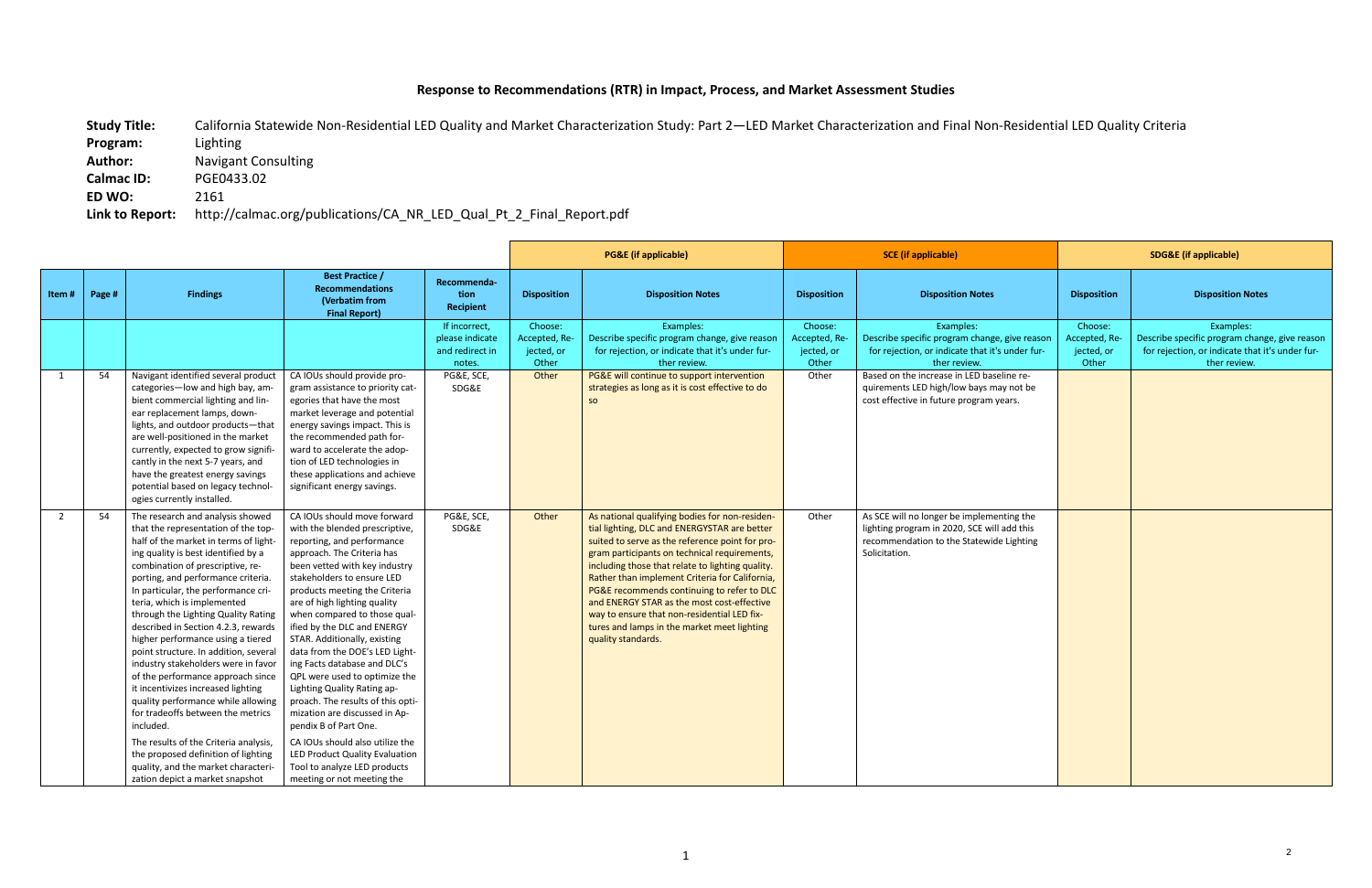| <b>Best Practice /</b><br>Recommenda-<br><b>Recommendations</b><br><b>Findings</b><br><b>Disposition Notes</b><br><b>Disposition Notes</b><br><b>Disposition Notes</b><br><b>Disposition</b><br><b>Disposition</b><br><b>Disposition</b><br>Item#<br>Page #<br>tion<br>(Verbatim from<br>Recipient<br><b>Final Report)</b><br>that confirms the most suitable ap-<br>Criteria. The LED Product Qual-<br>proach for the CA IOUs is to refer-<br>ity Evaluation Tool should be<br>ence DLC and ENERGY STAR for<br>updated annually, if the Crite-<br>program incentive qualification in-<br>ria is implemented in practice,<br>stead of implementing the Criteria<br>to evaluate future versions of<br>each database, as well as addi-<br>in practice.<br>tional metrics and revised per-<br>Section 3.2.2 details that the DLC<br>formance tolerances as<br>market penetration of the 2017<br>needed. This update process<br>sales was approximately 55%,<br>will help to ensure that LED<br>which generally aligns with the top-<br>products available are able to<br>half of lighting quality initiative in<br>meet any future revised Crite-<br>this Study. Also, in Appendix B of<br>ria and that any future revised<br>Part One, Navigant identified that<br>Criteria continues to represent<br>39% of the indoor products passed<br>the top-half of the market in<br>the Criteria, and 52% of the out-<br>terms of the proposed defini-<br>door products passed the Criteria.<br>tion of lighting quality.<br>The vast majority of the DLC Pre-<br>mium products passed (98% and<br>Lastly, the CA IOUs should use<br>97% for indoor and outdoor prod-<br>the outcomes of this initial Cri-<br>ucts, respectively), while a more<br>teria analysis, paired with<br>limited amount of DLC Standard<br>those of the non-residential<br>products passed the Criteria (15%<br>market characterization, as<br>and 38% for indoor and outdoor<br>justification to defer to DLC<br>and ENERGY STAR for program<br>products, respectively).<br>incentive requirements. Navi-<br>Additionally, manufacturers and<br>gant recommends the CA IOUs<br>other stakeholders noted during<br>use the insights found in this<br>the stakeholder engagement pro-<br>evaluation as feedback to<br>cess that the testing and verifica-<br>monitor DLC and ENERGY STAR<br>tion considerations with this type<br>developments and provide<br>of implementation would require<br>feedback where necessary to<br>program bandwidth and support<br>ensure lighting quality is con-<br>staff that would be difficult for Cali-<br>tinually emphasized by those<br>fornia to provide. |  |                | <b>PG&amp;E</b> (if applicable) |  | <b>SCE</b> (if applicable) |  | <b>SDG&amp;E</b> (if applicable) |  |
|-----------------------------------------------------------------------------------------------------------------------------------------------------------------------------------------------------------------------------------------------------------------------------------------------------------------------------------------------------------------------------------------------------------------------------------------------------------------------------------------------------------------------------------------------------------------------------------------------------------------------------------------------------------------------------------------------------------------------------------------------------------------------------------------------------------------------------------------------------------------------------------------------------------------------------------------------------------------------------------------------------------------------------------------------------------------------------------------------------------------------------------------------------------------------------------------------------------------------------------------------------------------------------------------------------------------------------------------------------------------------------------------------------------------------------------------------------------------------------------------------------------------------------------------------------------------------------------------------------------------------------------------------------------------------------------------------------------------------------------------------------------------------------------------------------------------------------------------------------------------------------------------------------------------------------------------------------------------------------------------------------------------------------------------------------------------------------------------------------------------------------------------------------------------------------------------------------------------------------------------------------------------------------------------------------------------------------------------------------------------------------------------------------------------------------------------------------------------------------------------------------------------------------------------------------------------------------------------------------------------------------------------------------------------|--|----------------|---------------------------------|--|----------------------------|--|----------------------------------|--|
|                                                                                                                                                                                                                                                                                                                                                                                                                                                                                                                                                                                                                                                                                                                                                                                                                                                                                                                                                                                                                                                                                                                                                                                                                                                                                                                                                                                                                                                                                                                                                                                                                                                                                                                                                                                                                                                                                                                                                                                                                                                                                                                                                                                                                                                                                                                                                                                                                                                                                                                                                                                                                                                                 |  |                |                                 |  |                            |  |                                  |  |
|                                                                                                                                                                                                                                                                                                                                                                                                                                                                                                                                                                                                                                                                                                                                                                                                                                                                                                                                                                                                                                                                                                                                                                                                                                                                                                                                                                                                                                                                                                                                                                                                                                                                                                                                                                                                                                                                                                                                                                                                                                                                                                                                                                                                                                                                                                                                                                                                                                                                                                                                                                                                                                                                 |  |                |                                 |  |                            |  |                                  |  |
|                                                                                                                                                                                                                                                                                                                                                                                                                                                                                                                                                                                                                                                                                                                                                                                                                                                                                                                                                                                                                                                                                                                                                                                                                                                                                                                                                                                                                                                                                                                                                                                                                                                                                                                                                                                                                                                                                                                                                                                                                                                                                                                                                                                                                                                                                                                                                                                                                                                                                                                                                                                                                                                                 |  |                |                                 |  |                            |  |                                  |  |
|                                                                                                                                                                                                                                                                                                                                                                                                                                                                                                                                                                                                                                                                                                                                                                                                                                                                                                                                                                                                                                                                                                                                                                                                                                                                                                                                                                                                                                                                                                                                                                                                                                                                                                                                                                                                                                                                                                                                                                                                                                                                                                                                                                                                                                                                                                                                                                                                                                                                                                                                                                                                                                                                 |  |                |                                 |  |                            |  |                                  |  |
|                                                                                                                                                                                                                                                                                                                                                                                                                                                                                                                                                                                                                                                                                                                                                                                                                                                                                                                                                                                                                                                                                                                                                                                                                                                                                                                                                                                                                                                                                                                                                                                                                                                                                                                                                                                                                                                                                                                                                                                                                                                                                                                                                                                                                                                                                                                                                                                                                                                                                                                                                                                                                                                                 |  |                |                                 |  |                            |  |                                  |  |
|                                                                                                                                                                                                                                                                                                                                                                                                                                                                                                                                                                                                                                                                                                                                                                                                                                                                                                                                                                                                                                                                                                                                                                                                                                                                                                                                                                                                                                                                                                                                                                                                                                                                                                                                                                                                                                                                                                                                                                                                                                                                                                                                                                                                                                                                                                                                                                                                                                                                                                                                                                                                                                                                 |  |                |                                 |  |                            |  |                                  |  |
|                                                                                                                                                                                                                                                                                                                                                                                                                                                                                                                                                                                                                                                                                                                                                                                                                                                                                                                                                                                                                                                                                                                                                                                                                                                                                                                                                                                                                                                                                                                                                                                                                                                                                                                                                                                                                                                                                                                                                                                                                                                                                                                                                                                                                                                                                                                                                                                                                                                                                                                                                                                                                                                                 |  |                |                                 |  |                            |  |                                  |  |
|                                                                                                                                                                                                                                                                                                                                                                                                                                                                                                                                                                                                                                                                                                                                                                                                                                                                                                                                                                                                                                                                                                                                                                                                                                                                                                                                                                                                                                                                                                                                                                                                                                                                                                                                                                                                                                                                                                                                                                                                                                                                                                                                                                                                                                                                                                                                                                                                                                                                                                                                                                                                                                                                 |  |                |                                 |  |                            |  |                                  |  |
|                                                                                                                                                                                                                                                                                                                                                                                                                                                                                                                                                                                                                                                                                                                                                                                                                                                                                                                                                                                                                                                                                                                                                                                                                                                                                                                                                                                                                                                                                                                                                                                                                                                                                                                                                                                                                                                                                                                                                                                                                                                                                                                                                                                                                                                                                                                                                                                                                                                                                                                                                                                                                                                                 |  |                |                                 |  |                            |  |                                  |  |
|                                                                                                                                                                                                                                                                                                                                                                                                                                                                                                                                                                                                                                                                                                                                                                                                                                                                                                                                                                                                                                                                                                                                                                                                                                                                                                                                                                                                                                                                                                                                                                                                                                                                                                                                                                                                                                                                                                                                                                                                                                                                                                                                                                                                                                                                                                                                                                                                                                                                                                                                                                                                                                                                 |  |                |                                 |  |                            |  |                                  |  |
|                                                                                                                                                                                                                                                                                                                                                                                                                                                                                                                                                                                                                                                                                                                                                                                                                                                                                                                                                                                                                                                                                                                                                                                                                                                                                                                                                                                                                                                                                                                                                                                                                                                                                                                                                                                                                                                                                                                                                                                                                                                                                                                                                                                                                                                                                                                                                                                                                                                                                                                                                                                                                                                                 |  |                |                                 |  |                            |  |                                  |  |
|                                                                                                                                                                                                                                                                                                                                                                                                                                                                                                                                                                                                                                                                                                                                                                                                                                                                                                                                                                                                                                                                                                                                                                                                                                                                                                                                                                                                                                                                                                                                                                                                                                                                                                                                                                                                                                                                                                                                                                                                                                                                                                                                                                                                                                                                                                                                                                                                                                                                                                                                                                                                                                                                 |  |                |                                 |  |                            |  |                                  |  |
|                                                                                                                                                                                                                                                                                                                                                                                                                                                                                                                                                                                                                                                                                                                                                                                                                                                                                                                                                                                                                                                                                                                                                                                                                                                                                                                                                                                                                                                                                                                                                                                                                                                                                                                                                                                                                                                                                                                                                                                                                                                                                                                                                                                                                                                                                                                                                                                                                                                                                                                                                                                                                                                                 |  |                |                                 |  |                            |  |                                  |  |
|                                                                                                                                                                                                                                                                                                                                                                                                                                                                                                                                                                                                                                                                                                                                                                                                                                                                                                                                                                                                                                                                                                                                                                                                                                                                                                                                                                                                                                                                                                                                                                                                                                                                                                                                                                                                                                                                                                                                                                                                                                                                                                                                                                                                                                                                                                                                                                                                                                                                                                                                                                                                                                                                 |  |                |                                 |  |                            |  |                                  |  |
|                                                                                                                                                                                                                                                                                                                                                                                                                                                                                                                                                                                                                                                                                                                                                                                                                                                                                                                                                                                                                                                                                                                                                                                                                                                                                                                                                                                                                                                                                                                                                                                                                                                                                                                                                                                                                                                                                                                                                                                                                                                                                                                                                                                                                                                                                                                                                                                                                                                                                                                                                                                                                                                                 |  |                |                                 |  |                            |  |                                  |  |
|                                                                                                                                                                                                                                                                                                                                                                                                                                                                                                                                                                                                                                                                                                                                                                                                                                                                                                                                                                                                                                                                                                                                                                                                                                                                                                                                                                                                                                                                                                                                                                                                                                                                                                                                                                                                                                                                                                                                                                                                                                                                                                                                                                                                                                                                                                                                                                                                                                                                                                                                                                                                                                                                 |  |                |                                 |  |                            |  |                                  |  |
|                                                                                                                                                                                                                                                                                                                                                                                                                                                                                                                                                                                                                                                                                                                                                                                                                                                                                                                                                                                                                                                                                                                                                                                                                                                                                                                                                                                                                                                                                                                                                                                                                                                                                                                                                                                                                                                                                                                                                                                                                                                                                                                                                                                                                                                                                                                                                                                                                                                                                                                                                                                                                                                                 |  |                |                                 |  |                            |  |                                  |  |
|                                                                                                                                                                                                                                                                                                                                                                                                                                                                                                                                                                                                                                                                                                                                                                                                                                                                                                                                                                                                                                                                                                                                                                                                                                                                                                                                                                                                                                                                                                                                                                                                                                                                                                                                                                                                                                                                                                                                                                                                                                                                                                                                                                                                                                                                                                                                                                                                                                                                                                                                                                                                                                                                 |  |                |                                 |  |                            |  |                                  |  |
|                                                                                                                                                                                                                                                                                                                                                                                                                                                                                                                                                                                                                                                                                                                                                                                                                                                                                                                                                                                                                                                                                                                                                                                                                                                                                                                                                                                                                                                                                                                                                                                                                                                                                                                                                                                                                                                                                                                                                                                                                                                                                                                                                                                                                                                                                                                                                                                                                                                                                                                                                                                                                                                                 |  |                |                                 |  |                            |  |                                  |  |
|                                                                                                                                                                                                                                                                                                                                                                                                                                                                                                                                                                                                                                                                                                                                                                                                                                                                                                                                                                                                                                                                                                                                                                                                                                                                                                                                                                                                                                                                                                                                                                                                                                                                                                                                                                                                                                                                                                                                                                                                                                                                                                                                                                                                                                                                                                                                                                                                                                                                                                                                                                                                                                                                 |  |                |                                 |  |                            |  |                                  |  |
|                                                                                                                                                                                                                                                                                                                                                                                                                                                                                                                                                                                                                                                                                                                                                                                                                                                                                                                                                                                                                                                                                                                                                                                                                                                                                                                                                                                                                                                                                                                                                                                                                                                                                                                                                                                                                                                                                                                                                                                                                                                                                                                                                                                                                                                                                                                                                                                                                                                                                                                                                                                                                                                                 |  |                |                                 |  |                            |  |                                  |  |
|                                                                                                                                                                                                                                                                                                                                                                                                                                                                                                                                                                                                                                                                                                                                                                                                                                                                                                                                                                                                                                                                                                                                                                                                                                                                                                                                                                                                                                                                                                                                                                                                                                                                                                                                                                                                                                                                                                                                                                                                                                                                                                                                                                                                                                                                                                                                                                                                                                                                                                                                                                                                                                                                 |  |                |                                 |  |                            |  |                                  |  |
|                                                                                                                                                                                                                                                                                                                                                                                                                                                                                                                                                                                                                                                                                                                                                                                                                                                                                                                                                                                                                                                                                                                                                                                                                                                                                                                                                                                                                                                                                                                                                                                                                                                                                                                                                                                                                                                                                                                                                                                                                                                                                                                                                                                                                                                                                                                                                                                                                                                                                                                                                                                                                                                                 |  |                |                                 |  |                            |  |                                  |  |
|                                                                                                                                                                                                                                                                                                                                                                                                                                                                                                                                                                                                                                                                                                                                                                                                                                                                                                                                                                                                                                                                                                                                                                                                                                                                                                                                                                                                                                                                                                                                                                                                                                                                                                                                                                                                                                                                                                                                                                                                                                                                                                                                                                                                                                                                                                                                                                                                                                                                                                                                                                                                                                                                 |  |                |                                 |  |                            |  |                                  |  |
|                                                                                                                                                                                                                                                                                                                                                                                                                                                                                                                                                                                                                                                                                                                                                                                                                                                                                                                                                                                                                                                                                                                                                                                                                                                                                                                                                                                                                                                                                                                                                                                                                                                                                                                                                                                                                                                                                                                                                                                                                                                                                                                                                                                                                                                                                                                                                                                                                                                                                                                                                                                                                                                                 |  |                |                                 |  |                            |  |                                  |  |
|                                                                                                                                                                                                                                                                                                                                                                                                                                                                                                                                                                                                                                                                                                                                                                                                                                                                                                                                                                                                                                                                                                                                                                                                                                                                                                                                                                                                                                                                                                                                                                                                                                                                                                                                                                                                                                                                                                                                                                                                                                                                                                                                                                                                                                                                                                                                                                                                                                                                                                                                                                                                                                                                 |  |                |                                 |  |                            |  |                                  |  |
|                                                                                                                                                                                                                                                                                                                                                                                                                                                                                                                                                                                                                                                                                                                                                                                                                                                                                                                                                                                                                                                                                                                                                                                                                                                                                                                                                                                                                                                                                                                                                                                                                                                                                                                                                                                                                                                                                                                                                                                                                                                                                                                                                                                                                                                                                                                                                                                                                                                                                                                                                                                                                                                                 |  |                |                                 |  |                            |  |                                  |  |
|                                                                                                                                                                                                                                                                                                                                                                                                                                                                                                                                                                                                                                                                                                                                                                                                                                                                                                                                                                                                                                                                                                                                                                                                                                                                                                                                                                                                                                                                                                                                                                                                                                                                                                                                                                                                                                                                                                                                                                                                                                                                                                                                                                                                                                                                                                                                                                                                                                                                                                                                                                                                                                                                 |  |                |                                 |  |                            |  |                                  |  |
|                                                                                                                                                                                                                                                                                                                                                                                                                                                                                                                                                                                                                                                                                                                                                                                                                                                                                                                                                                                                                                                                                                                                                                                                                                                                                                                                                                                                                                                                                                                                                                                                                                                                                                                                                                                                                                                                                                                                                                                                                                                                                                                                                                                                                                                                                                                                                                                                                                                                                                                                                                                                                                                                 |  |                |                                 |  |                            |  |                                  |  |
|                                                                                                                                                                                                                                                                                                                                                                                                                                                                                                                                                                                                                                                                                                                                                                                                                                                                                                                                                                                                                                                                                                                                                                                                                                                                                                                                                                                                                                                                                                                                                                                                                                                                                                                                                                                                                                                                                                                                                                                                                                                                                                                                                                                                                                                                                                                                                                                                                                                                                                                                                                                                                                                                 |  |                |                                 |  |                            |  |                                  |  |
|                                                                                                                                                                                                                                                                                                                                                                                                                                                                                                                                                                                                                                                                                                                                                                                                                                                                                                                                                                                                                                                                                                                                                                                                                                                                                                                                                                                                                                                                                                                                                                                                                                                                                                                                                                                                                                                                                                                                                                                                                                                                                                                                                                                                                                                                                                                                                                                                                                                                                                                                                                                                                                                                 |  |                |                                 |  |                            |  |                                  |  |
|                                                                                                                                                                                                                                                                                                                                                                                                                                                                                                                                                                                                                                                                                                                                                                                                                                                                                                                                                                                                                                                                                                                                                                                                                                                                                                                                                                                                                                                                                                                                                                                                                                                                                                                                                                                                                                                                                                                                                                                                                                                                                                                                                                                                                                                                                                                                                                                                                                                                                                                                                                                                                                                                 |  |                |                                 |  |                            |  |                                  |  |
|                                                                                                                                                                                                                                                                                                                                                                                                                                                                                                                                                                                                                                                                                                                                                                                                                                                                                                                                                                                                                                                                                                                                                                                                                                                                                                                                                                                                                                                                                                                                                                                                                                                                                                                                                                                                                                                                                                                                                                                                                                                                                                                                                                                                                                                                                                                                                                                                                                                                                                                                                                                                                                                                 |  |                |                                 |  |                            |  |                                  |  |
|                                                                                                                                                                                                                                                                                                                                                                                                                                                                                                                                                                                                                                                                                                                                                                                                                                                                                                                                                                                                                                                                                                                                                                                                                                                                                                                                                                                                                                                                                                                                                                                                                                                                                                                                                                                                                                                                                                                                                                                                                                                                                                                                                                                                                                                                                                                                                                                                                                                                                                                                                                                                                                                                 |  | organizations. |                                 |  |                            |  |                                  |  |
| As national qualifying bodies for non-residen-<br>As SCE will no longer be implementing the<br>Stakeholder feedback received at<br>Navigant proposes the CA IOUs<br>PG&E, SCE,<br>Other<br>Other<br>55<br>$\mathbf{R}$                                                                                                                                                                                                                                                                                                                                                                                                                                                                                                                                                                                                                                                                                                                                                                                                                                                                                                                                                                                                                                                                                                                                                                                                                                                                                                                                                                                                                                                                                                                                                                                                                                                                                                                                                                                                                                                                                                                                                                                                                                                                                                                                                                                                                                                                                                                                                                                                                                          |  |                |                                 |  |                            |  |                                  |  |
| SDG&E<br>lighting program in 2020, SCE will add this<br>various phases of the Study sug-<br>to engage with stakeholders to<br>tial lighting, DLC and ENERGYSTAR are better                                                                                                                                                                                                                                                                                                                                                                                                                                                                                                                                                                                                                                                                                                                                                                                                                                                                                                                                                                                                                                                                                                                                                                                                                                                                                                                                                                                                                                                                                                                                                                                                                                                                                                                                                                                                                                                                                                                                                                                                                                                                                                                                                                                                                                                                                                                                                                                                                                                                                      |  |                |                                 |  |                            |  |                                  |  |
| gested there could be issues with a<br>suited to serve as the reference point for pro-<br>recommendation to the Statewide Lighting<br>encourage participation in a                                                                                                                                                                                                                                                                                                                                                                                                                                                                                                                                                                                                                                                                                                                                                                                                                                                                                                                                                                                                                                                                                                                                                                                                                                                                                                                                                                                                                                                                                                                                                                                                                                                                                                                                                                                                                                                                                                                                                                                                                                                                                                                                                                                                                                                                                                                                                                                                                                                                                              |  |                |                                 |  |                            |  |                                  |  |
| trial run of the Criteria (e.g., 6<br>gram participants on technical requirements,<br>compliance system designed for<br>Solicitation.                                                                                                                                                                                                                                                                                                                                                                                                                                                                                                                                                                                                                                                                                                                                                                                                                                                                                                                                                                                                                                                                                                                                                                                                                                                                                                                                                                                                                                                                                                                                                                                                                                                                                                                                                                                                                                                                                                                                                                                                                                                                                                                                                                                                                                                                                                                                                                                                                                                                                                                           |  |                |                                 |  |                            |  |                                  |  |
| the Criteria implementation and<br>months) prior to the CA IOUs<br>including those that relate to lighting quality.                                                                                                                                                                                                                                                                                                                                                                                                                                                                                                                                                                                                                                                                                                                                                                                                                                                                                                                                                                                                                                                                                                                                                                                                                                                                                                                                                                                                                                                                                                                                                                                                                                                                                                                                                                                                                                                                                                                                                                                                                                                                                                                                                                                                                                                                                                                                                                                                                                                                                                                                             |  |                |                                 |  |                            |  |                                  |  |
| the current lack of available data<br>Rather than implement Criteria for California,<br>putting it into effect, should                                                                                                                                                                                                                                                                                                                                                                                                                                                                                                                                                                                                                                                                                                                                                                                                                                                                                                                                                                                                                                                                                                                                                                                                                                                                                                                                                                                                                                                                                                                                                                                                                                                                                                                                                                                                                                                                                                                                                                                                                                                                                                                                                                                                                                                                                                                                                                                                                                                                                                                                          |  |                |                                 |  |                            |  |                                  |  |
| for metrics considered in the Crite-<br>the Criteria be implemented in<br>PG&E recommends continuing to refer to DLC                                                                                                                                                                                                                                                                                                                                                                                                                                                                                                                                                                                                                                                                                                                                                                                                                                                                                                                                                                                                                                                                                                                                                                                                                                                                                                                                                                                                                                                                                                                                                                                                                                                                                                                                                                                                                                                                                                                                                                                                                                                                                                                                                                                                                                                                                                                                                                                                                                                                                                                                            |  |                |                                 |  |                            |  |                                  |  |
| practice. The threshold for in-<br>and ENERGY STAR as the most cost-effective<br>ria.                                                                                                                                                                                                                                                                                                                                                                                                                                                                                                                                                                                                                                                                                                                                                                                                                                                                                                                                                                                                                                                                                                                                                                                                                                                                                                                                                                                                                                                                                                                                                                                                                                                                                                                                                                                                                                                                                                                                                                                                                                                                                                                                                                                                                                                                                                                                                                                                                                                                                                                                                                           |  |                |                                 |  |                            |  |                                  |  |
| way to ensure that non-residential LED fix-<br>centives during this period                                                                                                                                                                                                                                                                                                                                                                                                                                                                                                                                                                                                                                                                                                                                                                                                                                                                                                                                                                                                                                                                                                                                                                                                                                                                                                                                                                                                                                                                                                                                                                                                                                                                                                                                                                                                                                                                                                                                                                                                                                                                                                                                                                                                                                                                                                                                                                                                                                                                                                                                                                                      |  |                |                                 |  |                            |  |                                  |  |
| could remain as currently<br>tures and lamps in the market meet lighting                                                                                                                                                                                                                                                                                                                                                                                                                                                                                                                                                                                                                                                                                                                                                                                                                                                                                                                                                                                                                                                                                                                                                                                                                                                                                                                                                                                                                                                                                                                                                                                                                                                                                                                                                                                                                                                                                                                                                                                                                                                                                                                                                                                                                                                                                                                                                                                                                                                                                                                                                                                        |  |                |                                 |  |                            |  |                                  |  |
| structured, with the addition<br>quality standards.                                                                                                                                                                                                                                                                                                                                                                                                                                                                                                                                                                                                                                                                                                                                                                                                                                                                                                                                                                                                                                                                                                                                                                                                                                                                                                                                                                                                                                                                                                                                                                                                                                                                                                                                                                                                                                                                                                                                                                                                                                                                                                                                                                                                                                                                                                                                                                                                                                                                                                                                                                                                             |  |                |                                 |  |                            |  |                                  |  |
| of manufacturers submitting                                                                                                                                                                                                                                                                                                                                                                                                                                                                                                                                                                                                                                                                                                                                                                                                                                                                                                                                                                                                                                                                                                                                                                                                                                                                                                                                                                                                                                                                                                                                                                                                                                                                                                                                                                                                                                                                                                                                                                                                                                                                                                                                                                                                                                                                                                                                                                                                                                                                                                                                                                                                                                     |  |                |                                 |  |                            |  |                                  |  |
| the data needed for Criteria                                                                                                                                                                                                                                                                                                                                                                                                                                                                                                                                                                                                                                                                                                                                                                                                                                                                                                                                                                                                                                                                                                                                                                                                                                                                                                                                                                                                                                                                                                                                                                                                                                                                                                                                                                                                                                                                                                                                                                                                                                                                                                                                                                                                                                                                                                                                                                                                                                                                                                                                                                                                                                    |  |                |                                 |  |                            |  |                                  |  |
| participation. After or during                                                                                                                                                                                                                                                                                                                                                                                                                                                                                                                                                                                                                                                                                                                                                                                                                                                                                                                                                                                                                                                                                                                                                                                                                                                                                                                                                                                                                                                                                                                                                                                                                                                                                                                                                                                                                                                                                                                                                                                                                                                                                                                                                                                                                                                                                                                                                                                                                                                                                                                                                                                                                                  |  |                |                                 |  |                            |  |                                  |  |
| the trial run, the Criteria can                                                                                                                                                                                                                                                                                                                                                                                                                                                                                                                                                                                                                                                                                                                                                                                                                                                                                                                                                                                                                                                                                                                                                                                                                                                                                                                                                                                                                                                                                                                                                                                                                                                                                                                                                                                                                                                                                                                                                                                                                                                                                                                                                                                                                                                                                                                                                                                                                                                                                                                                                                                                                                 |  |                |                                 |  |                            |  |                                  |  |
| be re-evaluated and optimized<br>based on an accurate and up-                                                                                                                                                                                                                                                                                                                                                                                                                                                                                                                                                                                                                                                                                                                                                                                                                                                                                                                                                                                                                                                                                                                                                                                                                                                                                                                                                                                                                                                                                                                                                                                                                                                                                                                                                                                                                                                                                                                                                                                                                                                                                                                                                                                                                                                                                                                                                                                                                                                                                                                                                                                                   |  |                |                                 |  |                            |  |                                  |  |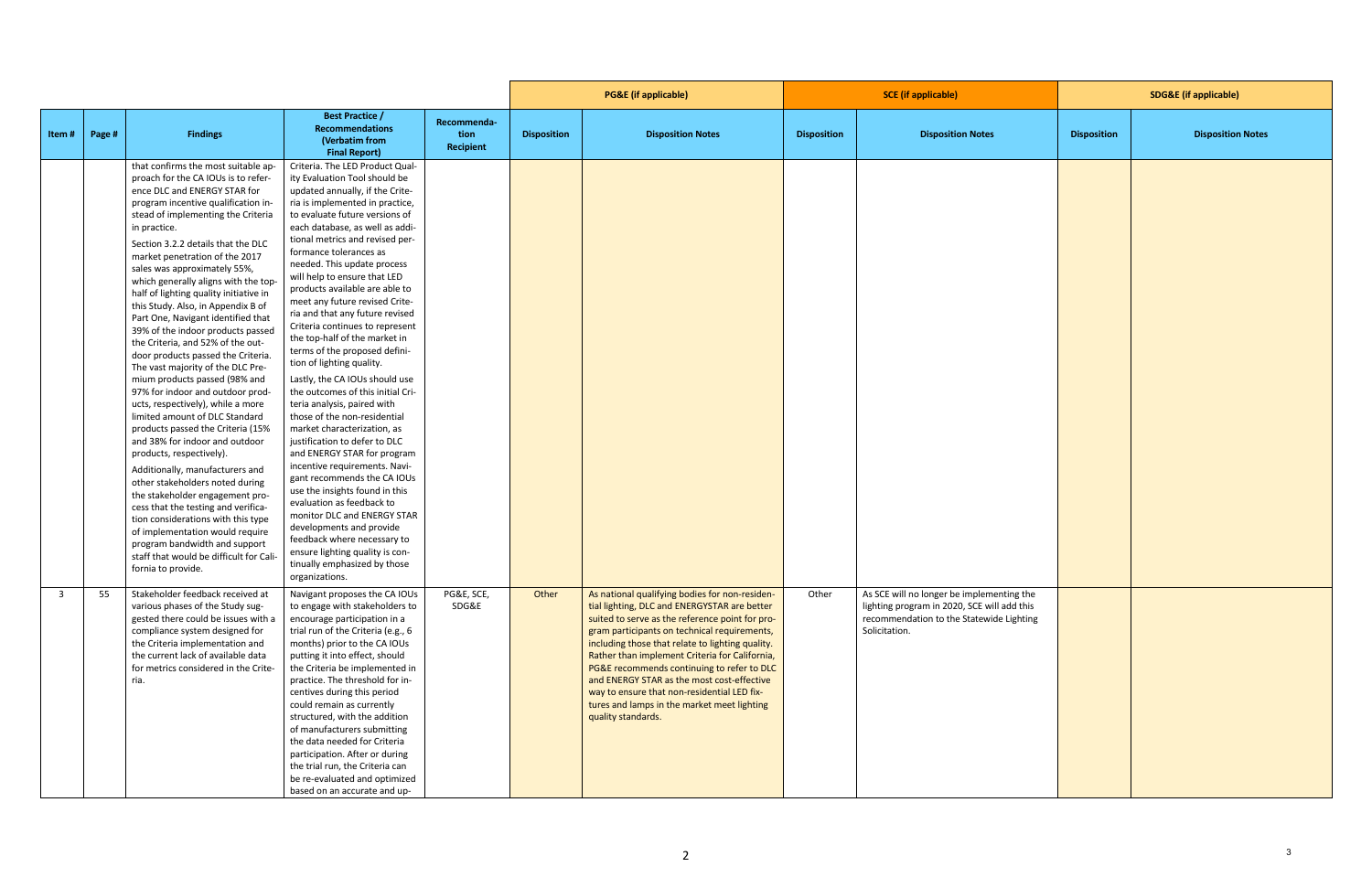|                |        |                                                                                                                                                                                                                                                                                                                                                                                                                                                                                                             |                                                                                                                                                                                                                                                                                                                                                                                                                                                                                                                                                                                                                                                                                                                                                                                                                                                                                                                                                                                                                          |                                         |                    | <b>PG&amp;E</b> (if applicable)                                                                                                                                                                                                                                                                                                                                                                                                                                                                                                                                                                                                                                                                                             | <b>SCE</b> (if applicable) |                                                                                                                                                                                                  | <b>SDG&amp;E</b> (if applicable) |                          |
|----------------|--------|-------------------------------------------------------------------------------------------------------------------------------------------------------------------------------------------------------------------------------------------------------------------------------------------------------------------------------------------------------------------------------------------------------------------------------------------------------------------------------------------------------------|--------------------------------------------------------------------------------------------------------------------------------------------------------------------------------------------------------------------------------------------------------------------------------------------------------------------------------------------------------------------------------------------------------------------------------------------------------------------------------------------------------------------------------------------------------------------------------------------------------------------------------------------------------------------------------------------------------------------------------------------------------------------------------------------------------------------------------------------------------------------------------------------------------------------------------------------------------------------------------------------------------------------------|-----------------------------------------|--------------------|-----------------------------------------------------------------------------------------------------------------------------------------------------------------------------------------------------------------------------------------------------------------------------------------------------------------------------------------------------------------------------------------------------------------------------------------------------------------------------------------------------------------------------------------------------------------------------------------------------------------------------------------------------------------------------------------------------------------------------|----------------------------|--------------------------------------------------------------------------------------------------------------------------------------------------------------------------------------------------|----------------------------------|--------------------------|
| Item #         | Page # | <b>Findings</b>                                                                                                                                                                                                                                                                                                                                                                                                                                                                                             | <b>Best Practice /</b><br><b>Recommendations</b><br>(Verbatim from<br><b>Final Report)</b>                                                                                                                                                                                                                                                                                                                                                                                                                                                                                                                                                                                                                                                                                                                                                                                                                                                                                                                               | Recommenda-<br>tion<br><b>Recipient</b> | <b>Disposition</b> | <b>Disposition Notes</b>                                                                                                                                                                                                                                                                                                                                                                                                                                                                                                                                                                                                                                                                                                    | <b>Disposition</b>         | <b>Disposition Notes</b>                                                                                                                                                                         | <b>Disposition</b>               | <b>Disposition Notes</b> |
|                |        |                                                                                                                                                                                                                                                                                                                                                                                                                                                                                                             | to-date full dataset.                                                                                                                                                                                                                                                                                                                                                                                                                                                                                                                                                                                                                                                                                                                                                                                                                                                                                                                                                                                                    |                                         |                    |                                                                                                                                                                                                                                                                                                                                                                                                                                                                                                                                                                                                                                                                                                                             |                            |                                                                                                                                                                                                  |                                  |                          |
| $\overline{4}$ | 55     | Stakeholder engagement and re-<br>search showed that DLC and EN-<br>ERGY STAR are the most estab-<br>lished organizations for developing<br>specification tolerances and<br>thresholds that influence product<br>design and lighting quality.                                                                                                                                                                                                                                                               | Stakeholder engagement and<br>research showed that DLC and<br>ENERGY STAR are the most es-<br>tablished organizations for de-<br>veloping specification toler-<br>ances and thresholds that in-<br>fluence product design and<br>lighting quality. As such, CA<br>IOUs should continue to refer-<br>ence the most current versions<br>of the DLC Technical Require-<br>ments (currently V4.4) and the<br><b>ENERGY STAR Program Re-</b><br>quirements Product Specifica-<br>tion for Luminaires (Light Fix-<br>tures) Eligibility Criteria (cur-<br>rently V2.1) as first levels of<br>qualification for the Criteria. In<br>coming months, DLC Technical<br>Requirements v5.0 will likely<br>be finalized (per comments re-<br>ceived by DLC representatives<br>on Part One of this Study),<br>which is set to include several<br>additional metrics related to<br>quality. The CA IOUs should re-<br>view this document when pub-<br>lished and update references<br>within the Criteria to DLC v5.0<br>if applicable. | PG&E, SCE,<br>SDG&E                     | Accepted           | PG&E leverages DLC and ENERGY STAR to<br>qualify products for rebates and incentives,<br>and updates requirements as needed to align<br>with the DLC Technical Requirement updates.                                                                                                                                                                                                                                                                                                                                                                                                                                                                                                                                         | Accepted                   | SCE currently uses DLC and EnergyStar to<br>qualify products for incentives and will con-<br>tinue to update workpaper requirements<br>with the current versions of technical require-<br>ments. |                                  |                          |
| 5              | 55     | Stakeholders suggested that fully<br>developing the structure of a test-<br>ing and verification system parallel<br>to finalizing the Criteria is vital to<br>ensuring high quality products are<br>adopted by customers as a result of<br>the Criteria's implementation.<br>Therefore, should the Criteria be<br>implemented in practice after con-<br>ferring with the CPUC, the CA IOUs<br>should work with the CPUC and<br>CEC to determine the most viable<br>route to ensure product compli-<br>ance. | As the process unfolds to pre-<br>sent the Criteria to the CPUC,<br>the CA IOUs should work with<br>the CPUC and CEC to deter-<br>mine the most suitable route<br>forward for ensuring product<br>compliance (should the Crite-<br>ria be implemented). Navigant<br>identified three potential test-<br>ing and verification pathways:<br>1) allow manufacturers to self-<br>report certification data, 2) CA<br>implement its own testing and<br>verification system, or 3) CA<br>could leverage the DLC report-<br>ing infrastructure (with the ex-<br>clusion of downlight products).                                                                                                                                                                                                                                                                                                                                                                                                                                 | PG&E, SCE,<br>SDG&E                     | Other              | As national qualifying bodies for non-residen-<br>tial lighting, DLC and ENERGY STAR are better<br>suited to serve as the reference point for pro-<br>gram participants on technical requirements,<br>including those that relate to lighting quality.<br>Rather than implement separate Criteria for<br>California, PG&E recommends continuing to<br>refer to DLC and ENERGY STAR as the most<br>cost-effective way to ensure that non-resi-<br>dential LED fixtures and lamps in the market<br>meet lighting quality standards.<br>Additionally, the Statewide administration of<br>the lighting programs will likely be imple-<br>mented by a third-party starting in 2021, at<br>which time the third-party can assess. | Other                      | As SCE will no longer be implementing the<br>lighting program in 2020, SCE will add this<br>recommendation to the Statewide Lighting<br>Solicitation.                                            |                                  |                          |
| -6             | 56     | Several key industry stakeholders<br>emphasized the need for the CA<br>IOUs to remain vigilant as new                                                                                                                                                                                                                                                                                                                                                                                                       | In order to maintain the rele-<br>vancy of the Criteria, the CA<br>IOUs should refer to Section                                                                                                                                                                                                                                                                                                                                                                                                                                                                                                                                                                                                                                                                                                                                                                                                                                                                                                                          | PG&E, SCE,<br>SDG&E                     | Other              | PG&E leverages DLC and ENERGY STAR to<br>qualify products for rebates and incentives,<br>and updates requirements as needed to align                                                                                                                                                                                                                                                                                                                                                                                                                                                                                                                                                                                        | Other                      | SCE utilizes DLC which update technical re-<br>quirements based on new lighting trends and                                                                                                       |                                  |                          |